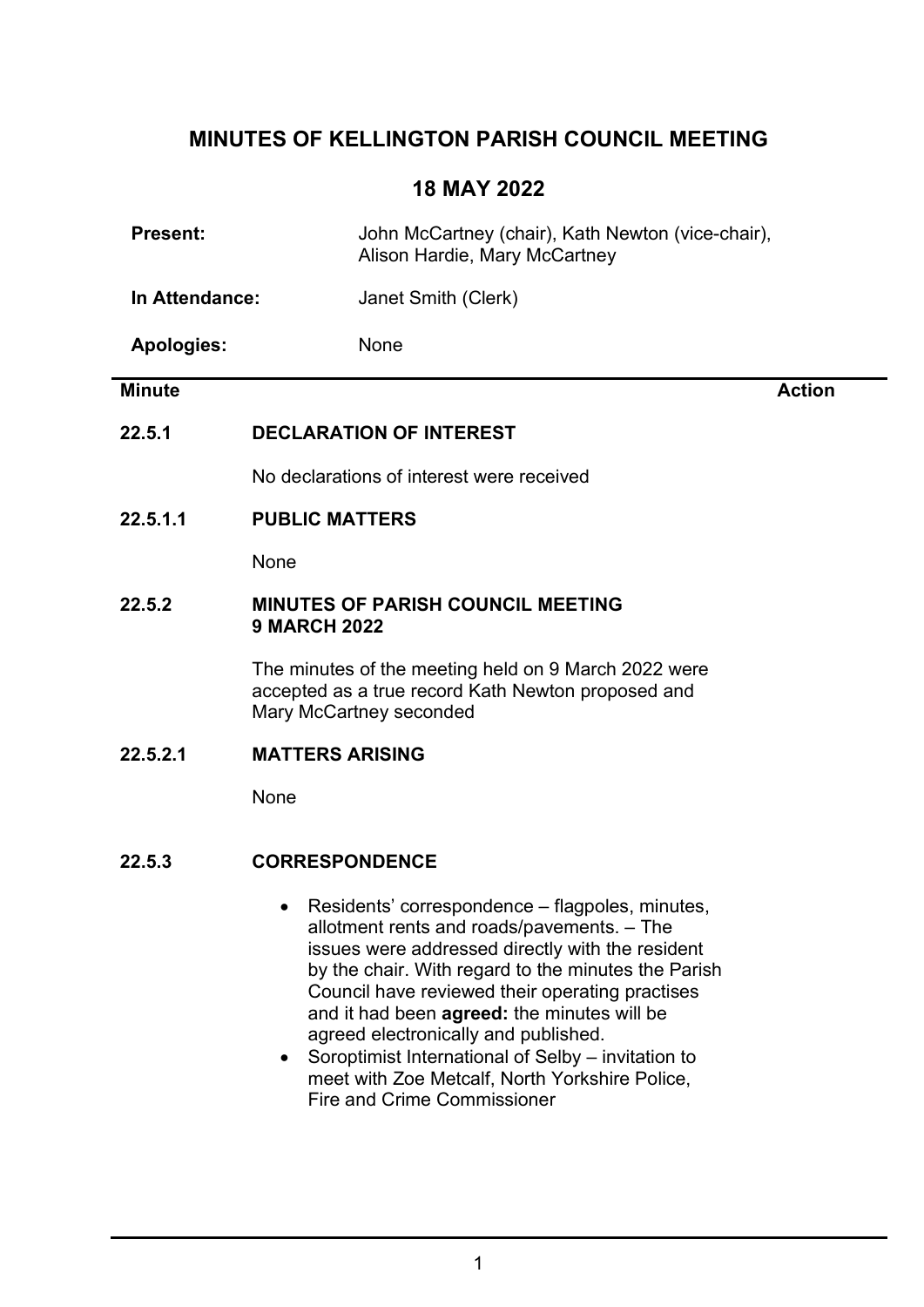#### 22.5.4 PLANNING

- The Hollies, Main Street erection of single storey extension to rear to form ancillary accommodation – plans to be looked at
- Croeso, Low Road installation of new vehicular access into front garden – no comments
- Decision notice permission granted -Manor Farm Orchard, Main Street – Erection of single storey side extension following demolition of attached garage

#### 22.5.5 FINANCE UPDATE

22.5.5.1 Clerk gave an update of the cheque account, savings account and payments made.

> As at 31 March 2022 as per the bank statement there is £17,743.40 in the current account, this includes £1,363.00 received for allotment rents. There is £4,059.43 in the savings account.

Payments to be made in March after the last meeting total  $f66.40$ .

| 301402 | <b>Autela Payroll Services</b><br>็ (payroll) | £50.40 |
|--------|-----------------------------------------------|--------|
| 301403 | B Crossdale (newsletter)                      | £16.00 |

Payments made in April total £3,508.49

| 301401      | The Play Inspection Co.       | £66.00    |
|-------------|-------------------------------|-----------|
|             | (playground inspection)       |           |
| 301404      | Adams GM (grass & baskets)    | £847.24   |
| 301405      | NYCC (street lighting -       | £2,422.76 |
|             | electricity)                  |           |
| 301406      | Puratech Systems (bus shelter | £30.00    |
|             | clean)                        |           |
| <b>Bank</b> | J Smith & HMRC                | £142.49   |
| Transfer    |                               |           |

As at 30 April 2022 as per the bank statement there is £22.474.11 in the current account. This includes £8,143.20 which is  $\frac{1}{2}$  the yearly precept from SDC. Two cheques haven't been cashed for a total of £96.00. There is £4,059.43 in the savings account.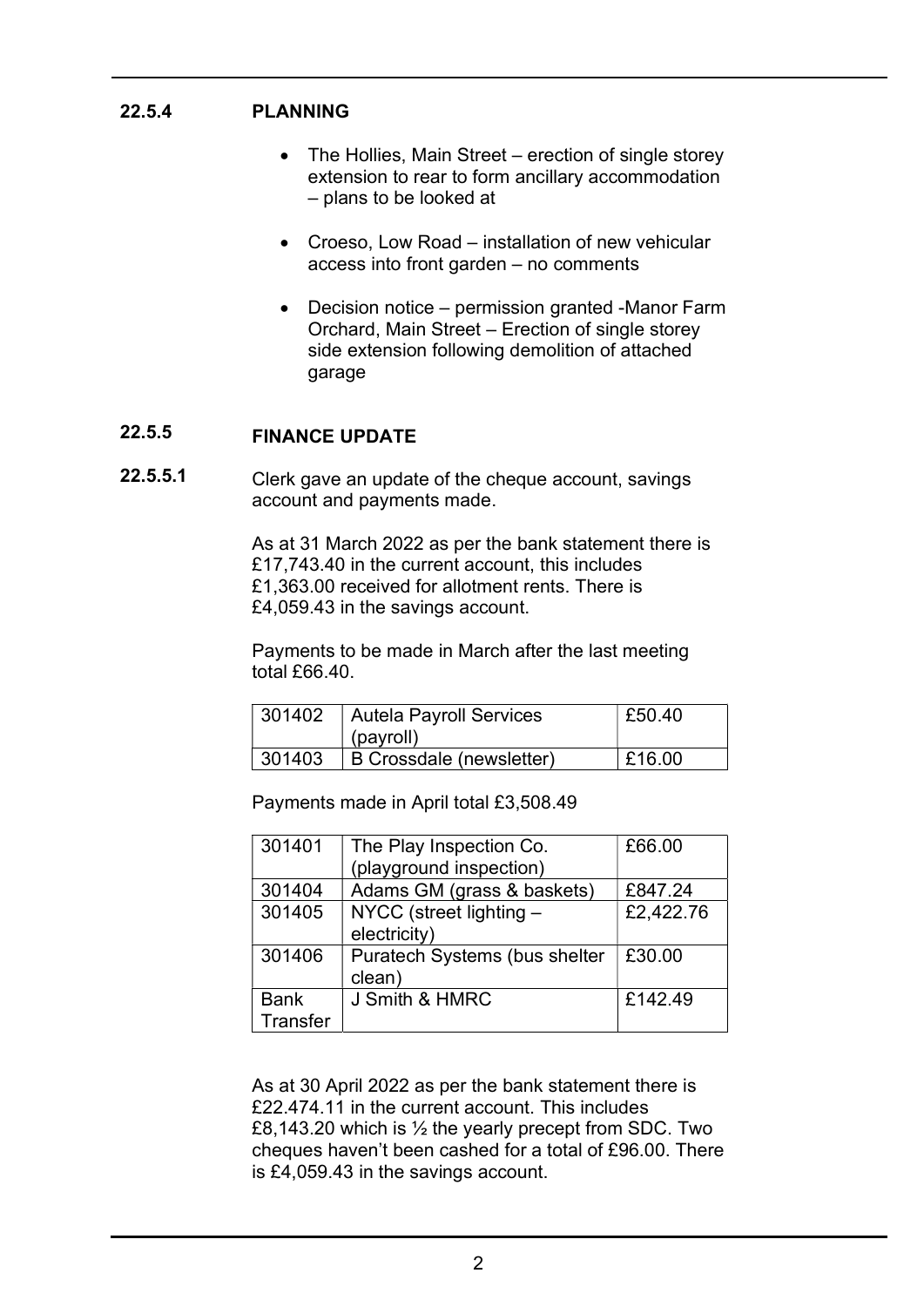Payments to be made for May total £1,717.73

| 301407      | £847.24<br>Adams GM (grass & baskets) |         |  |
|-------------|---------------------------------------|---------|--|
| 301408      | Neil Wake Services (repairs to        | £468.00 |  |
|             | playground)                           |         |  |
| 301409      | <b>B Crossdale (newsletter)</b>       | £40.00  |  |
| 301410      | <b>Parish Council Websites</b>        | £220.00 |  |
|             | (website hosting)                     |         |  |
| <b>Bank</b> | J Smith & HMRC                        |         |  |
| Transfer    |                                       |         |  |

- 22.5.5.2 The Office 365 and McAfee are due for renewal. It was agreed: to renew Office 365 at a cost of £79.99 and not renew McAfee.
- 22.5.6 FACILITIES UPDATE
- 22.5.6.1 Allotments – The allotments are doing very well
- 22.5.6.2 Future of the Playground – The provision of disabled access needs to be looked at. A quote needs to be obtained.
- 22.5.6.3 Village Hall – still no response has been received regarding the lease. Contact to be made with the Arch Deacon of Pontefract.

Quotes for gas and heat source pumps to be obtained.

- 22.5.6.4 Activities for the More Mature  $-$  A jubilee tea party is being arranged for 4 June to celebrate the Queens Jubilee.
- 22.5.6.5 Queens Green Canopy - SDC have given the Parish Council permission to plant a blossom tree on the land near the war memorial stone. The tree will be planted in the autumn.
- 22.5.7 NEWSLETTER

A newsletter will be produced for the Jubilee Tea Party

### 22.5.8 AOB

The Eastfield Lane street sign has been damaged. It was agreed: the street sign will be renewed.

JS

JS

KN

### 22.5.9 DATE OF NEXT MEETING

The next meeting of the Parish Council will be held on 29 June 2022. This will be the AGM.